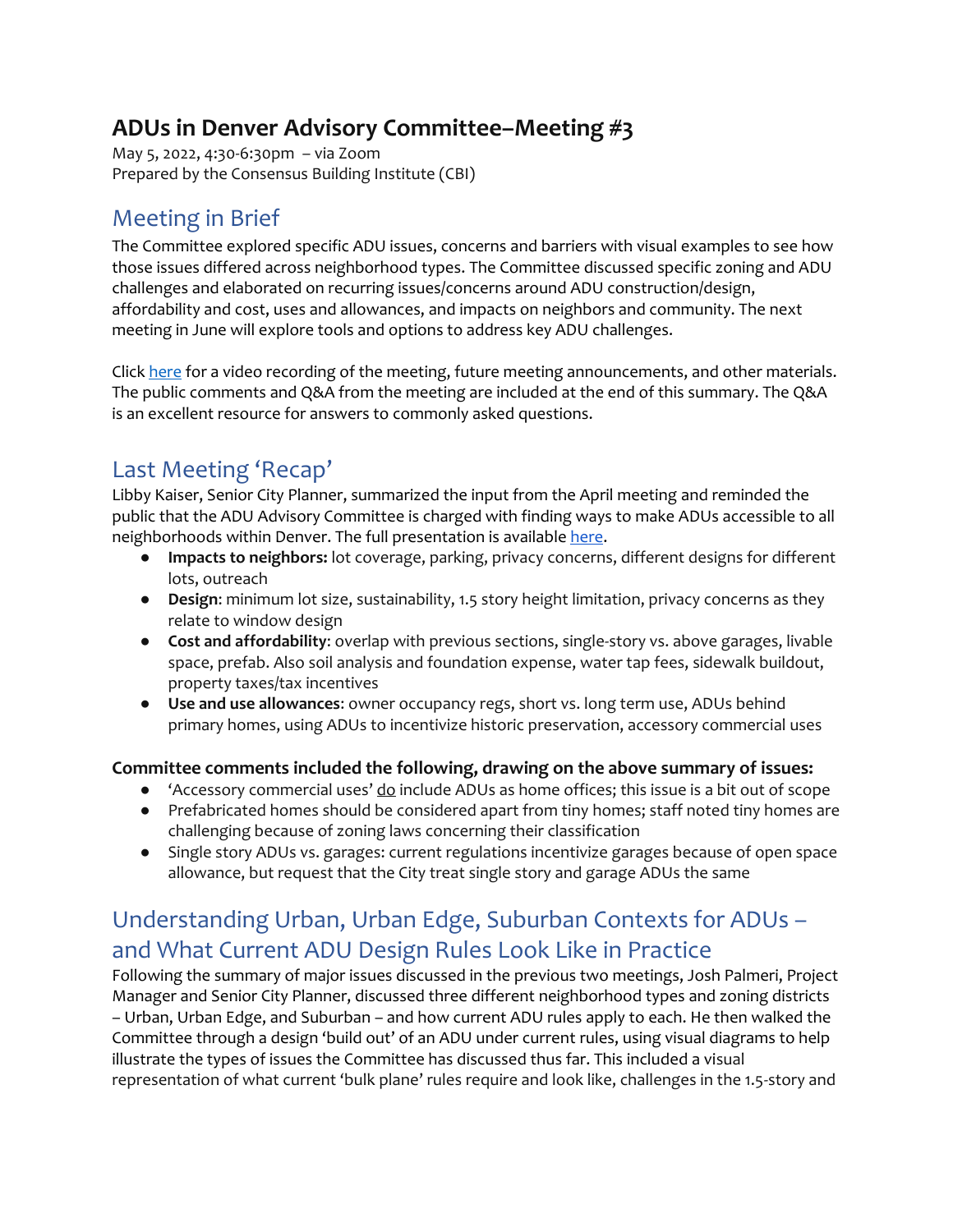square-footage limitations, and differences in current rules governing garages versus ADUs. The full presentation is availabl[e here.](https://www.denvergov.org/Government/Agencies-Departments-Offices/Agencies-Departments-Offices-Directory/Community-Planning-and-Development/Denver-Zoning-Code/Text-Amendments/ADUs-in-Denver#section-6)

#### **Committee Comments and Questions**

Throughout the visual presentations, staff paused for Committee questions. The following is a summary of questions and corresponding staff responses:

- **Historic preservation and ADUs.** In thinking about neighborhood character and ADUs, a Committee member suggested it could be useful to track the average age of structures in each context to help determine what ADU rules would apply best in that context. The City confirmed it has this data. Another suggested it could be useful to offer incentives to property owners to designate their home as a historic property, which benefits the City, by allowing them to build or renovate an ADU even in a zoning district where it may not otherwise be allowed.
- **Neighborhoods with row homes.** One Committee member wondered if the City has considered possible changes to Urban Row House (URH) zoning districts (ex. Baker neighborhood, with row homes/duplexes). Staff explained that ADUs are allowed in these districts but, in light of their significant density, have not come up as the most pressing or concerning issues for the committee, although we will be proposing to remove barriers where appropriate.
- **Garages vs. ADUs.** A Committee member asked why garage-addition sizing limitations are standard, but ADU-size limitations vary by context/size of primary structure. Staff explained that this is likely due to how old garage zoning laws have been in place vs. ADU rules, a compromise based on concerns of accessory units overtaking lots.
	- $\circ$  There was a follow-up question from a Committee member on being unable to convert a garage to ADU, because it would be considered too big. Staff explained that this is correct. For this reason, the idea of changing regulations to allow switching back and forth between uses is an option that could be considered.
- **Current rules that shape ADU design and built outcomes.** Advisory members voiced their agreement that current zoning requirements can make ADU projects difficult, particularly from the standpoint of accessibility and persons with disabilities.

## Committee Discussion of Key Issues by Neighborhood Context

City staff also conducted a Mentimeter poll to capture Committee members' input. The poll allowed Committee members to provide input and voice concerns based on ADUs in Urban, Urban Edge, and Suburban contexts. The complete results of the Mentimeter poll are included below as an attachment.

Committee members emphasized the following points in the polling exercise:

- **Urban neighborhood context example**
	- o Most Committee members agreed that looking at illustrations of ADUs currently allowed to be built in the urban context, they mostly fit.
	- o Most Committee members agreed the ADU examples in the urban context were appropriately placed in relation to neighboring properties.
	- o Most Committee members that the ADU examples in this context fit from sidewalk and aerial views, with more agreement on the sidewalk view.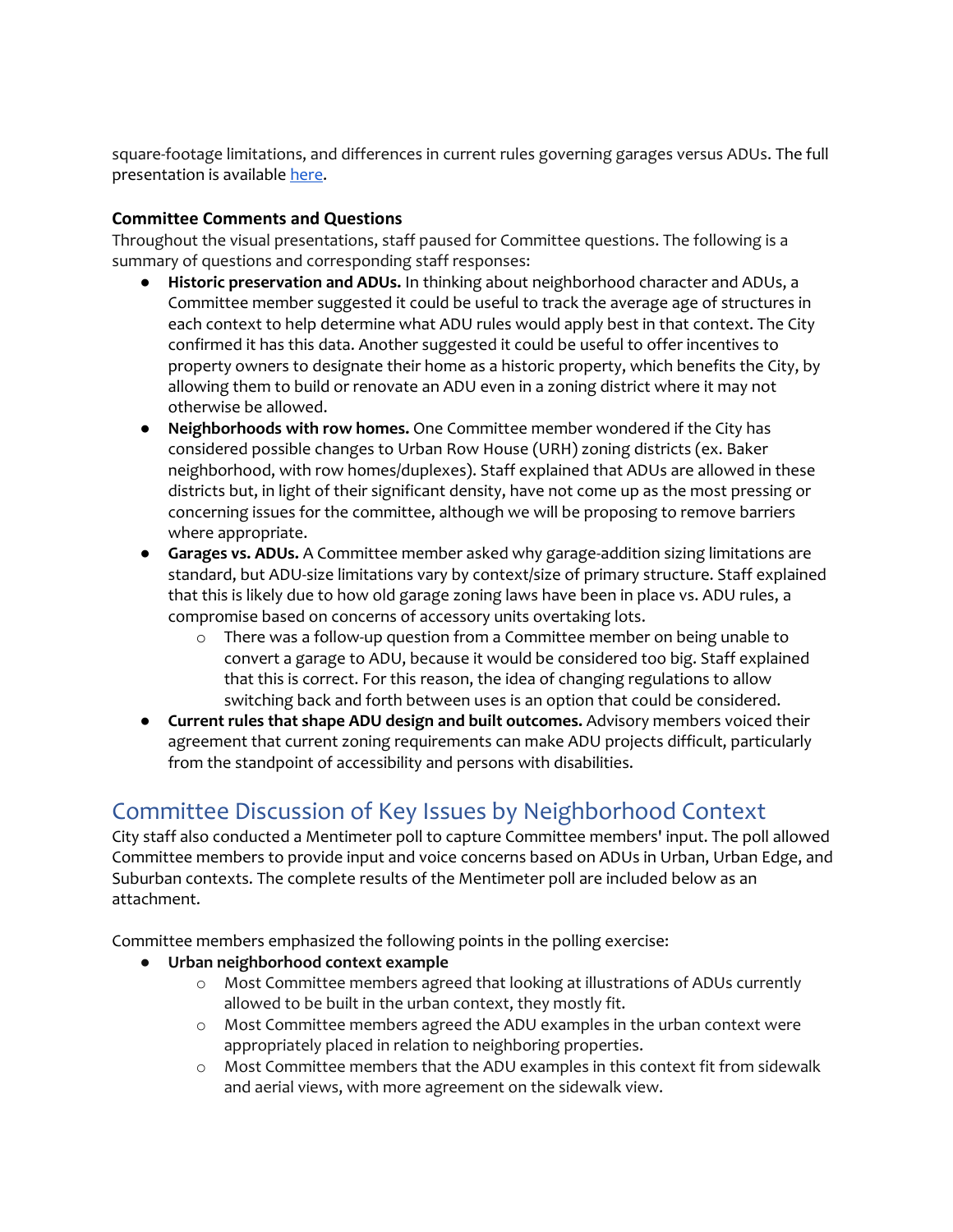- o Committee members also noted their answers might have been a bit different if the examples illustrated different-storied buildings in this context (single story vs. multilevel).
- $\circ$  Members appreciated design choices such as windows that were pointed away from neighboring residences.
- o A Committee member highlighted the importance of having these structures *look like someone lives there. Adding the human element to alleys vs just garages and space for cars.*

#### ● **Urban edge neighborhood context example**

- o Most Committee members agreed that in looking at illustrations of ADUs currently allowed to be built in the urban edge context, they mostly fit.
- o Most Committee members agreed the ADU examples in this context were placed appropriately in relation to neighboring properties. There was slightly less alignment, compared with the prior context, about whether the ADUs in this context were too close to their neighbors and whether they took up too much of the lot area.
- $\circ$  Most Committee members agreed the ADU examples in this context fit from the sidewalk view.
- $\circ$  There was also discussion among the Committee on corner lot designs and how they can be very different than mid-block ADU design (i.e. zoning currently doesn't allow new "curb cuts," which can be a problem for corner lots with garages and where a door is/the neighborhood feel of a potential ADU). A Committee member also voiced the opinion that corner lots should allow tandem homes.
- o Some Committee members also voiced a preference for a smaller ADU shown in one of the illustrations because *it looks like someone's home, complete with a nice stoop.*

#### ● **Suburban neighborhood context example**

- o Most members agreed that looking at illustrations of ADUs currently allowed to be built in the suburban context, they mostly fit.
- o Most members agreed the ADU examples in this context were placed correctly in relation to neighboring properties. Although there was less agreement, compared with the prior 2 context examples, about whether the ADUs in this context were too close to their neighbors.
- $\circ$  Most members agreed the ADU examples in this context fit from the sidewalk view, but with less alignment on whether the location of the ADU was ultimately appropriate.
- o Some members voiced the concern that adding ADUs in suburban context might make folks uncomfortable just from the increased density. Another Committee member remarked that site design could help alleviate some of these concerns (tree buffers, landscaping etc).
- o Committee members also voiced the concern that site specific limitations on size in relation to primary structure could overly restrict ADUs and create an equity issue for folks with smaller homes. A Committee member made the recommendation that perhaps the size of ADUs in this context should stay tied to lot size, or potentially limit ADUs to one-story in a suburban context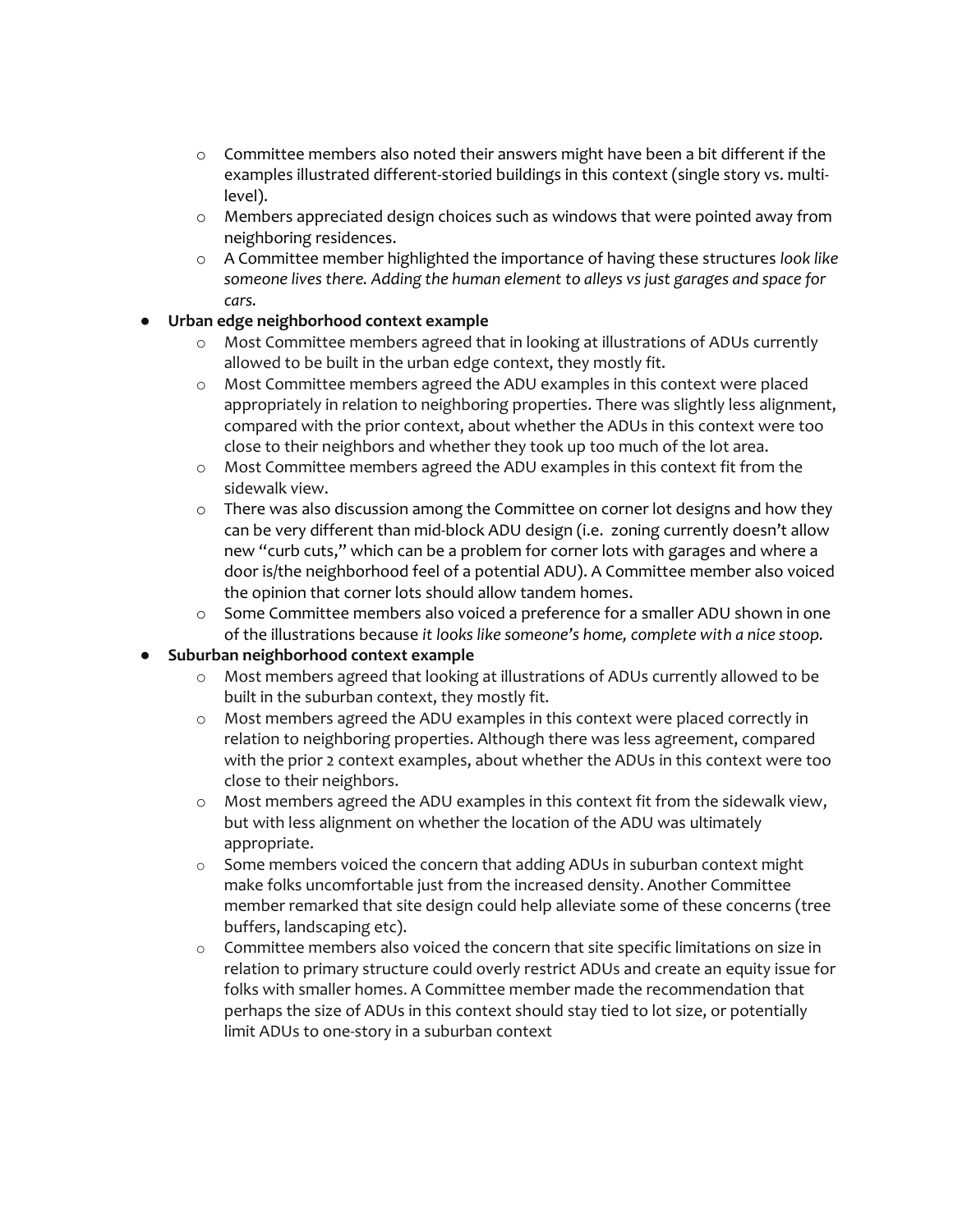Following the ADU context examples, the Committee was asked a few questions regarding City-wide scenarios concerning 1) owner occupancy and ADUs and 2) short term rentals and ADUs. Committee members emphasized the following points in this portion of the polling exercise:

- The Committee generally did not believe an owner should have to remove an ADU if they no longer reside on the property.
- There was majority support for the idea that owner occupancy requirements should be removed and the requirements should be made more flexible.
- Conversely, as it relates to short-term rentals (STR) rules, there was overall agreement from the Committee that the rules should stay as they are, and these should be allowed. It was unclear whether the Committee should continue discussing short term rentals in the context of ADUs.

### Wrap Up & Next Steps

- Public survey [a](https://www.surveymonkey.com/r/5SKQQLQ)vailable on ADUs in Denver website
- ADU focus groups the City is anticipating four Focus Groups, which will center around the key issues discussed in the April meeting.
	- $\circ$  Committee members are asked to sign up for at least one of these four groups, which will enable at least one member to report back to the larger Committee.
	- o Staff will send out a Google form for folks to sign up for focus groups.
	- o Staff is hoping to get these started in the next two weeks.
- June meeting this will be held the second week in June (2nd Thursday), June 9th. We will start evaluating possible solutions with a focus on evaluating alternatives and possible outcomes based on what the committee has heard in the previous three mtgs.

#### Meeting Attendees

The meeting was attended by the following Committee members and City staff:

City and County of Denver – Community Planning and Development Joshua Palmeri, Senior City Planner and Project Manager, Denver ADUs Abe Barge, Principal Senior Planner, City Planning Department Libby Kaiser, Senior City Planner Genna Morton, CPD staff

| Present                   |                          |                                                           |
|---------------------------|--------------------------|-----------------------------------------------------------|
| $\mathsf{x}$              | Councilwoman Kendra      | Denver City Council Member for District 4                 |
|                           | Black                    |                                                           |
| X                         | Councilman Chris Herndon | Denver City Council Member for District 8                 |
| $\boldsymbol{\mathsf{x}}$ | Gabriel Calderon         | Member of BRUN-Berkeley Regis United Neighbors RNO        |
| $\mathsf{x}$              | Ozi Friedrich            | Architect; member of Baker Landmark Commission            |
| X                         | Emily Goodman            | Community Navigator for East Colfax Community Collective  |
| $\mathsf{x}$              | Naomi Grunditz           | Clayton resident; planner and aide for Council District 1 |
| X                         | Mary C Hawthorne         | Wellshire resident; member of Cherry Hills Heights HOA    |

#### Committee Members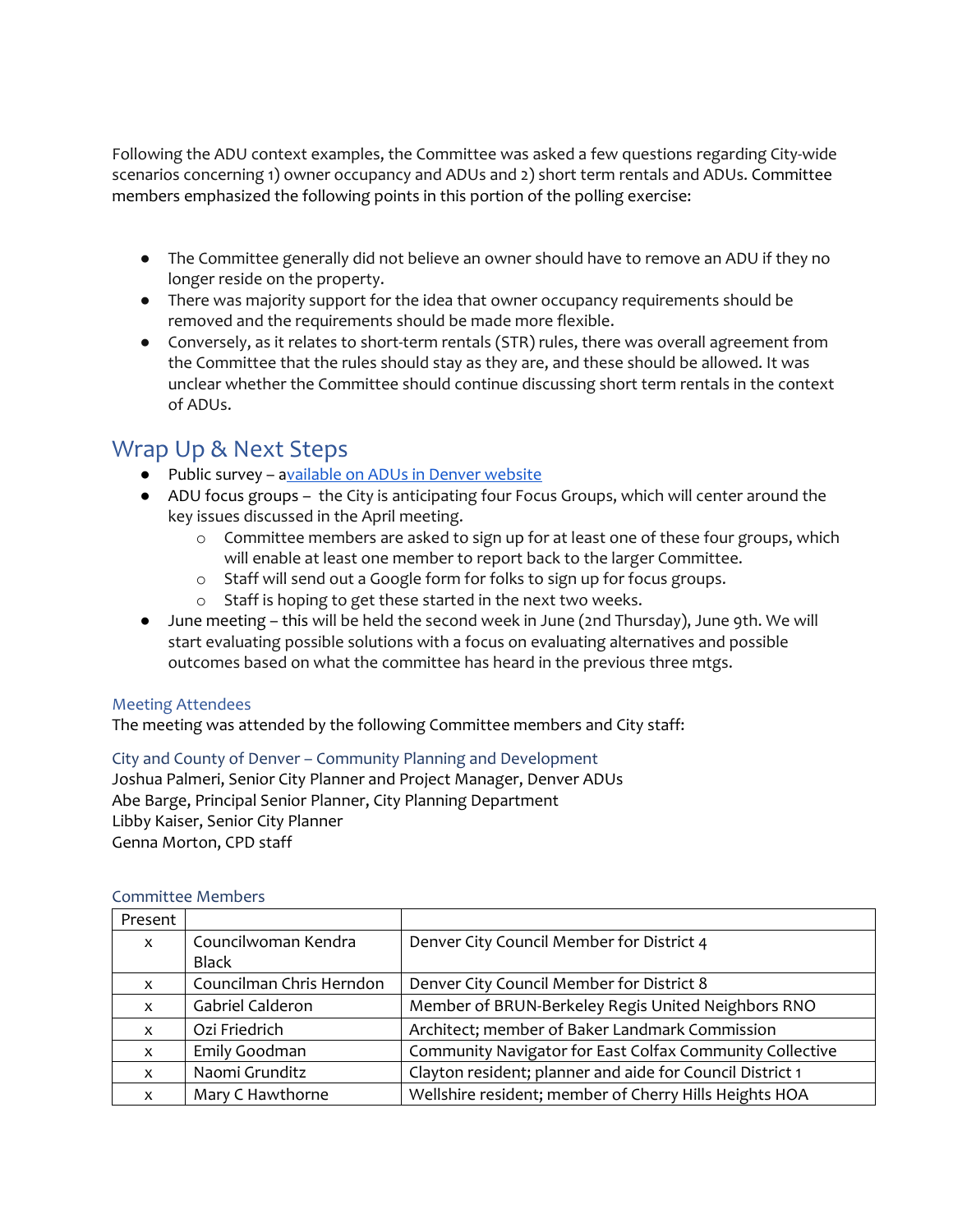| $\mathsf{x}$              | Chelsey Hume                | Virginia Village resident; ADU project manager for Habitat for<br>Humanity of Metro Denver                                                                |
|---------------------------|-----------------------------|-----------------------------------------------------------------------------------------------------------------------------------------------------------|
| $\mathsf{x}$              | Lisa Kerin-Welch            | Mayfair-Montclair resident, real-estate advisor for ADU4U;<br>member of STRAC-Denver's Short-Term Rental Advisory<br>Committee                            |
| $\boldsymbol{\mathsf{x}}$ | Pamela Jiner                | Director of Monbello Walks/Montbello 2020                                                                                                                 |
| X                         | Jennifer Steffel Johnson    | Park Hill resident; CU Denver Professor of Planning                                                                                                       |
| $\pmb{\times}$            | Rosemary Stoffel            | University Park resident; board member of University Park<br><b>Community Council</b>                                                                     |
| $\pmb{\times}$            | Shawn Johnson               | Sunnyside Resident; has experienced barriers building a fully<br>accessible ADU for his aging mother                                                      |
| $\boldsymbol{\mathsf{X}}$ | Gosia Kung                  | Sloan Lake resident; architect; Denver Planning Board Member                                                                                              |
| $\pmb{\times}$            | Terra Mazzeo                | City Park West resident; architect; owner of AlleyFlats (ADU<br>prefabrication/development company)                                                       |
| $\mathsf{x}$              | <b>Brooke Murphy</b>        | La Alma-Lincoln Park resident; planner/impact associate for<br><b>Elevation Land Trust</b>                                                                |
| $\mathsf{x}$              | Cesar Olivas                | Chaffee Park resident; architect working on affordable housing                                                                                            |
| X                         | Donna Repp                  | Mar Lee resident; past president of the Mar<br>Lee/Brentwood/Sharon Park Neighborhood Association                                                         |
| $\pmb{\times}$            | Suzanne Reede               | Regis resident; concerned with housing options and short-term<br>rentals near the university                                                              |
| $\mathsf{x}$              | Sarah Senderhauf            | Park Hill resident; ADU sales manager/real-estate broker with<br><b>L&amp;D Construction</b>                                                              |
| $\mathsf{x}$              | <b>Renee Martinez Stone</b> | West Highlands resident; Executive Director of WDRC-West<br>Denver Renaissance Collaborative                                                              |
| $\mathsf{x}$              | Michelle Ferrigno Warren    | Athmar Park resident; Athmar Zoning Committee member                                                                                                      |
| X                         | Darcy Wilson                | Cole resident; construction professional for Stan Mar; member<br>of the African-American Construction Council and UNDR -<br>United Neighbors of NE Denver |

### Public Comment

- 1.5 story limit is severely limiting building ADUs
- Folks want porch options or access to outside directly from unit
- Desire to have ADUs allowed to be long term rentals to allow for additional income, particularly on historic preservation properties (there's a lot of cost associated with up keeping those)
- Concern that focusing only on size of ADU in trying to keep it in line with neighborhood could just lead to folks selling off their homes/lots because they have no other option to stay in place due to cost

### Public Q&A

1. Accessory Home Office - AHO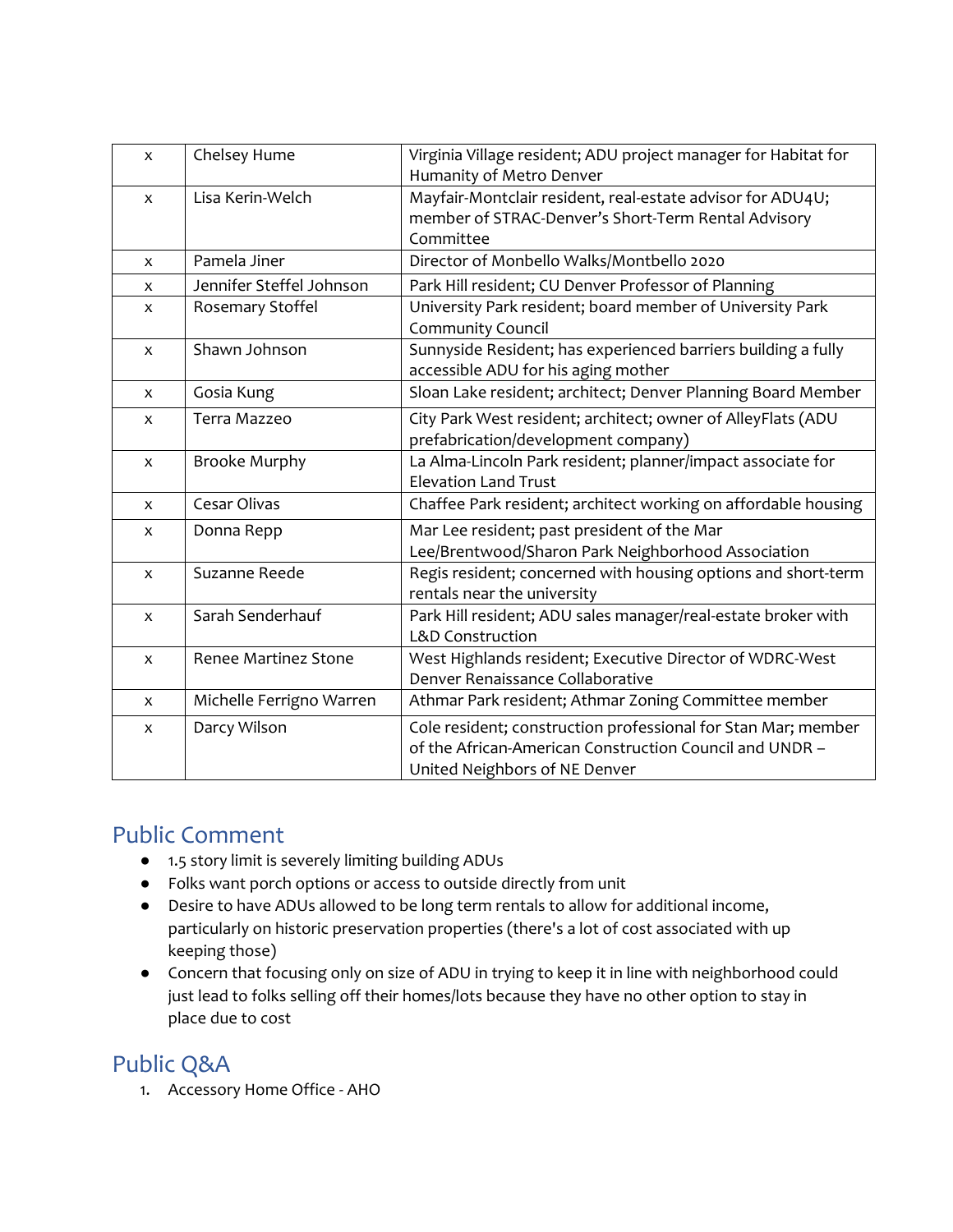- a. Yes Note that you can currently have an accessory office use in your home or in an ADU subject to various limitations (mostly having to do with outside employees and walk in business)
- 2. I agree almost all of the garages we have tried to convert to ADU's have been denied due to building code changes or cost implications.
	- a. We're aware of all the challenges, but also know there's a lot of interest in garage conversions and will keep thinking about how zoning at least could get out of the way.
- 3. This is a very typical scenario when building ADUs. Once you apply all the regulations it's hard to deliver a livable space.

a. Right!

- 4. Will there be consideration for unique lot configurations so that the adjoining lot will not be severely impacted?
	- a. Can you describe "unique"?
- 5. These are great visuals that explain the issue. Thank you planning staff!
	- a. Thanks!
- 6. Getting rid of the maximum habitable space rule, in the last text amendments, (July 1st, 2021) did help address livable space which is great, but the code for minimum lot size makes the homeowner build bigger garages to get bigger living upstairs. Now that the whole building can be living, we could build smaller ADUs if the minimum lot size is eliminated or reduced to 3000 sf for all lots
	- a. Reducing the minimum lot size required for ADUs is certainly being considered.
- 7. "Unique" could apply to adjoining lots that are at different elevations (the adjoining lot at the lower elevation). The elevation difference along with an active driveway in the adjoining lot would be subject to severe winter shadow and rear of house.
	- a. So far, we've been focusing on "typical" conditions, but will further explore how updated ADU regulations would impact a variety of lots/neighborhoods.
- 8. The plan map now showing needs to be orientated N/S to see different impacts.
	- a. Thanks Robert! yes most Denver lots are oriented that way, but does not make for great landscape screen orientation.
- 9. When there is further consideration of "unique" lots, there needs to be a mechanism to evaluate the conditions and develop alternative solutions.
	- a. Good question Robert, it is difficult to account for all unique scenarios, we do have the variance process for those cases, but we are hoping to eliminate most barriers for basic ADU development in this project and we can track further issues beyond that end.
- 10. We are very interested in looking at lot size. Our lot is 550 sf too small to have an ADU with the current regulations. We live in a densely populated neighborhood.
	- a. We are definitely considering whether the minimum lot size requirement should be eliminated and will dig into this more when we start to develop solutions.
- 11. Great comment Cesar! Activates the alley!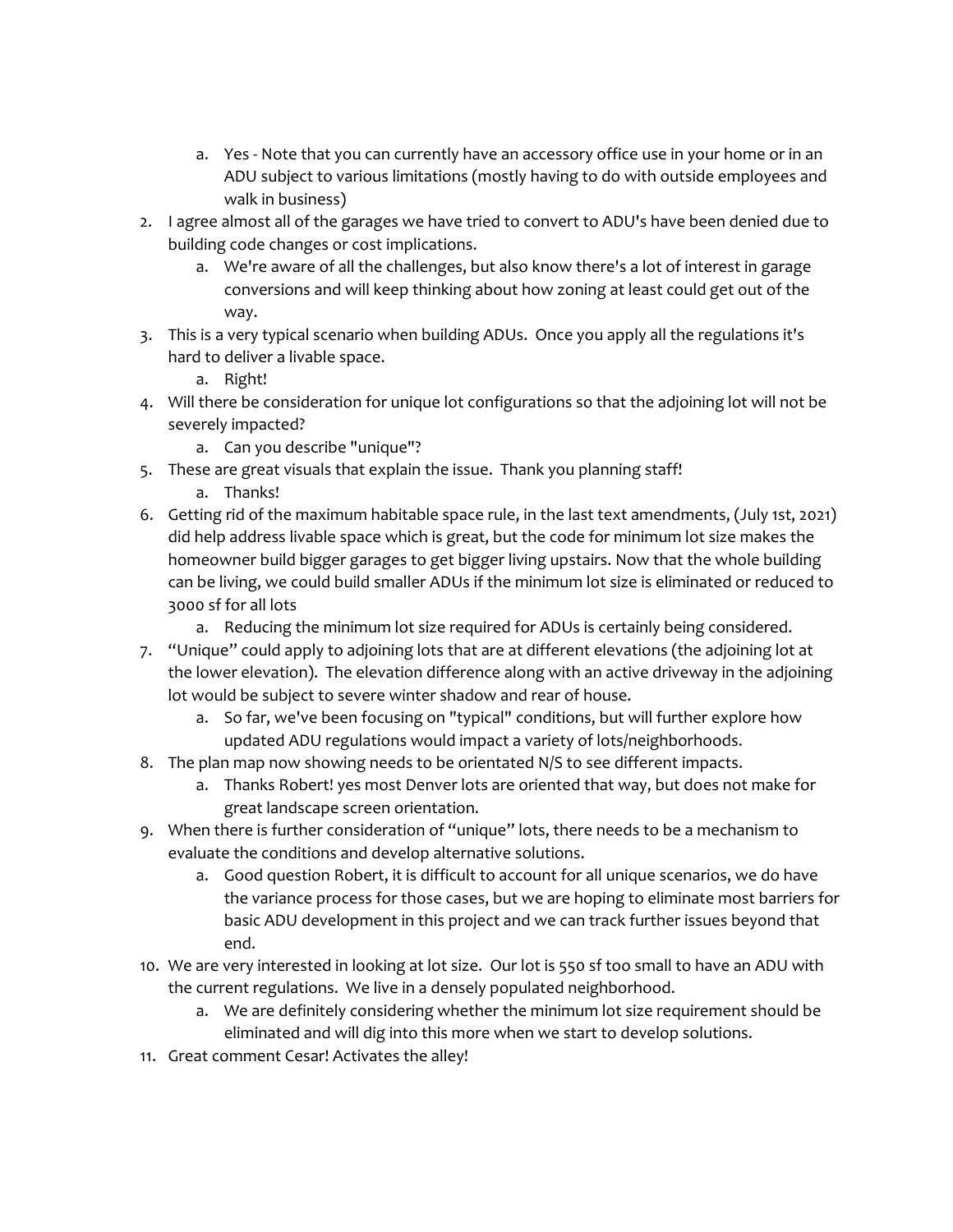- 12. Should the survey have not been taken from the perspective of the "other" options that the proposed changes could make the ADU look like? Perhaps that is already the plan to do so moving forward.
	- a. As Abe mentioned, right now we're focusing on the issues related to the current regulations. In the next meeting, we will begin to look at potential solutions that present fewer barriers to ADU construction.
- 13. Good Comment Ozi! Maybe when the committee comes up with the suggested changes, those renderings can be done as well.
	- a. That's the plan!
- 14. East/west alleys would be severely shaded in the winter time with an ADU on the south: imagine the un-melted snow and ice.
	- a. The same condition would occur with a garage on the south side of the alley or a suburban house that is allowed to extend into the rear of the lot.
- 15. With the primary home one story and ADU 1.5 story I understand the concern that it might not look like it 'fits', however if we're concerned about all the 'scrapes' in neighborhoods, I would be worried that limiting the height for the ADU to mirror the primary home may lead to even more scrapes due to affordability, etc.
	- a. Thanks Elise, you are correct, we need to keep in mind what the future build out scenario could be!
- 16. Code probably wouldn't allow new curb cuts for garages
	- a. that's right, it would likely take alley access
- 17. If there's an alley, the ADU should have the garage entry from the alley.
	- a. that is correct Bruce, DOTI would require that, unless an existing curb cut does exist!
- 18. Agree Renee! Looks so much better on corner lots
- 19. "Abe, Can we add D1 to Suburban? And A1?"
	- a. yes, that is part of this scope... A-G
- 20. Thanks Josh!
- 21. Where are the sidewalks? Or is this "Wellshire"?
	- a. I think we just ran out of time our team has been a graphic-making machine.
- 22. Except for the cul-de-sac end houses, those are quite small lots.
	- a. They are average-sized suburban lots.
- 23. "We need housing! Remove owner occ requirements. Place big fines on the bad offenders who have bad tenants rather than restrict everyone"
	- a. As Abe said, we'll consider revising or removing this requirement, which many of our peer cities do not have.
- 24. Also, regulating the size using the existing primary home could also have negative impacts on historic preservation. Not using size to regulate adds the option to preserve a small existing home instead of scraping and still build needed space using an ADU.
	- a. We agree.
- 25. Are there thoughts on removing limitations on short-term renting the primary home and living in the ADU?
	- a. We are considering both scenarios.